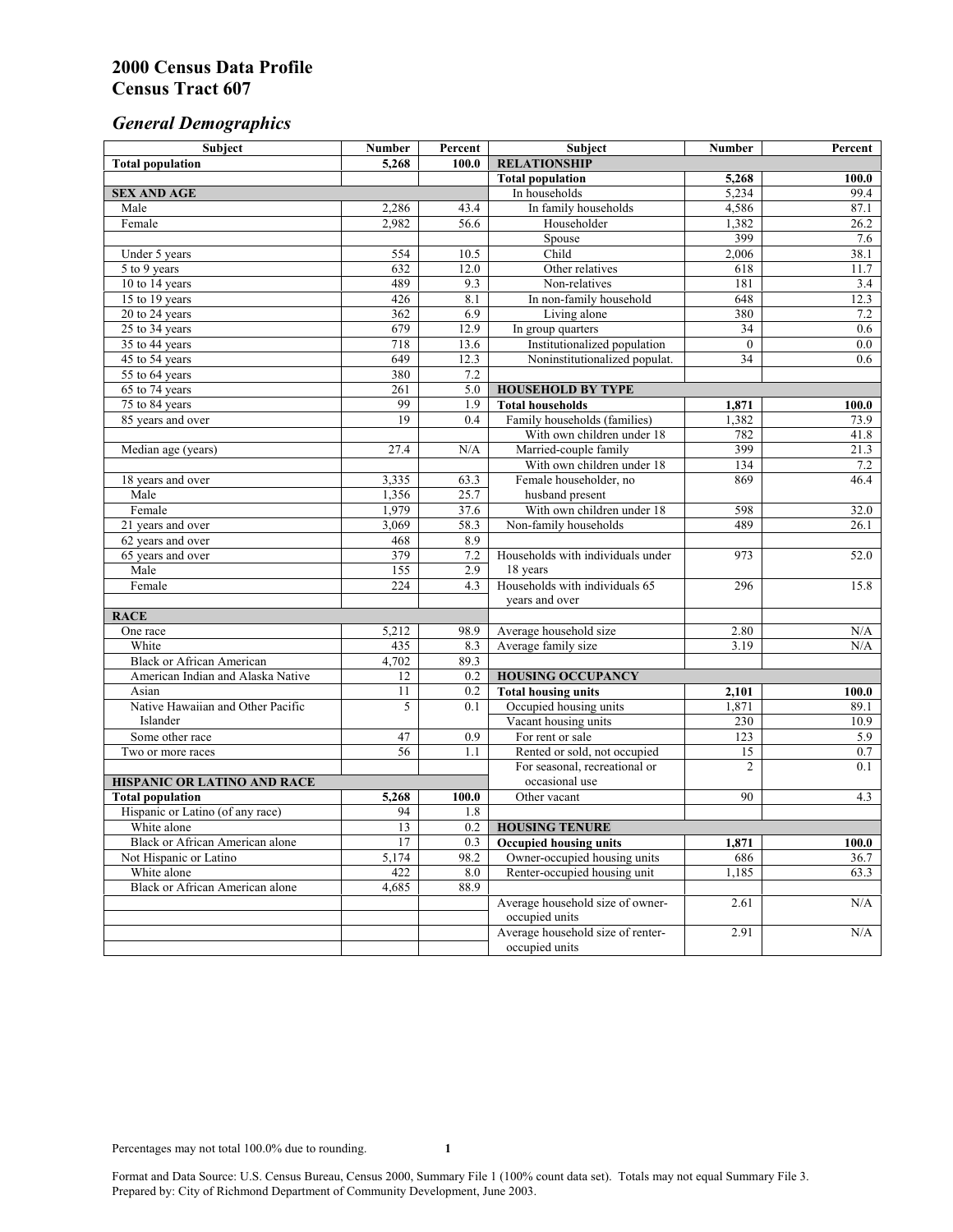### *Social Characteristics*

| <b>Subject</b>                              | <b>Number</b>            | Percent                        | <b>Subject</b>                         | <b>Number</b>  | Percent          |  |  |  |
|---------------------------------------------|--------------------------|--------------------------------|----------------------------------------|----------------|------------------|--|--|--|
| <b>SCHOOL ENROLLMENT</b>                    | <b>RESIDENCE IN 1995</b> |                                |                                        |                |                  |  |  |  |
| Population 3 years and over enrolled in     | 1,607                    | 100.0                          | Population 5 years and over            | 4,691          | 100.0            |  |  |  |
| school                                      |                          |                                | Same house in 1995                     | 2,597          | 55.4             |  |  |  |
| Nursery school, preschool                   | 106                      | 6.6                            | Different house in the U.S. in         | 2.013          | 42.9             |  |  |  |
| Kindergarten                                | 105                      | 6.5                            | 1995                                   |                |                  |  |  |  |
| Elementary school (grades 1-8)              | 1,019                    | 63.4                           | Same county                            | 1,546          | 33.0             |  |  |  |
| High school (grades 9-12)                   | 291                      | 18.1                           | Different county                       | 467            | 10.0             |  |  |  |
| College or graduate school                  | 86                       | 5.4                            | Same state                             | 320            | 6.8              |  |  |  |
|                                             |                          |                                | Different state                        | 147            | 3.1              |  |  |  |
| EDUCATIONAL ATTAINMENT                      |                          |                                | Elsewhere in 1995                      | 81             | 1.7              |  |  |  |
| Population 25 years and over                | 2,776                    | 100.0                          |                                        |                |                  |  |  |  |
| Less than $9th$ grade                       | 397                      | 14.3                           | <b>NATIVITY AND PLACE OF BIRTH</b>     |                |                  |  |  |  |
| $9th$ to $12th$ grade, no diploma           | 1,059                    | 38.1                           | <b>Total population</b>                | 5,187          | 100.0            |  |  |  |
| High school graduate (includes equivalency) | 646                      | 23.3                           | Native                                 | 5,144          | 99.2             |  |  |  |
| Some college, no degree                     | 517                      | 18.6                           | Born in United States                  | 5,138          | 99.1             |  |  |  |
| Associate degree                            | 59                       | 2.1                            | State of residence                     | 4,292          | 82.7             |  |  |  |
| Bachelor's degree                           | 81                       | 2.9                            | Different state                        | 846            | 16.3             |  |  |  |
| Graduate or professional degree             | 17                       | 0.6                            | Born outside United States             | 6              | 0.1              |  |  |  |
| Percent high school graduate or higher      | 47.6%                    | N/A                            | Foreign born                           | 43             | 0.8              |  |  |  |
| Percent bachelor's degree or higher         | 3.5%                     | N/A                            | Entered 1990 to March 2000             | 28             | 0.5              |  |  |  |
|                                             |                          |                                | Naturalized citizen                    | 8              | $\overline{0.2}$ |  |  |  |
| <b>MARITAL STATUS</b>                       |                          |                                | Not a citizen                          | 35             | 0.7              |  |  |  |
| Population 15 years and over                | 3,571                    | 100.0                          |                                        |                |                  |  |  |  |
| Never married                               | 1,502                    | 42.1                           | <b>REGION OF BIRTH OF FOREIGN BORN</b> |                |                  |  |  |  |
| Now married, not including separated        | 984                      | 27.6                           | Total (excluding born at sea)          | 43             | 100.0            |  |  |  |
| Separated                                   | 296                      | 8.3                            | Europe                                 | 10             | 23.3             |  |  |  |
| Widowed                                     | 265                      | 7.4                            | Asia                                   | $\mathbf{0}$   | $0.0\,$          |  |  |  |
| Female                                      | 194                      | 5.4                            | Africa                                 | $\theta$       | 0.0              |  |  |  |
| Divorced                                    | 524                      | 14.7                           | Oceania                                | $\theta$       | 0.0              |  |  |  |
| Female                                      | 311                      | 8.7                            | Latin America                          | 33             | 76.7             |  |  |  |
|                                             |                          |                                | Northern America                       | $\theta$       | 0.0              |  |  |  |
| <b>GRANDPARENTS AS CAREGIVERS</b>           |                          |                                |                                        |                |                  |  |  |  |
| <b>Grandparent living in household with</b> | 100.0                    | <b>LANGUAGE SPOKEN AT HOME</b> |                                        |                |                  |  |  |  |
| one or more own grandchildren under 18      |                          |                                | Population 5 years and over            | 4,691          | 100.0            |  |  |  |
| years                                       |                          |                                | English only                           | 4,552          | 97.0             |  |  |  |
| Grandparent responsible for grandchildren   | 111                      | 51.2                           | Language other than English            | 139            | 3.0              |  |  |  |
|                                             |                          |                                | Speak English less than                | 68             | 1.4              |  |  |  |
| <b>VETERAN STATUS</b>                       |                          |                                | "very well"                            |                |                  |  |  |  |
| Civilian population 18 years and over       | 3,324                    | 100.0                          | Spanish                                | 105            | 2.2              |  |  |  |
| Civilian veterans                           | 391                      | 11.8                           | Speak English less than                | 64             | 1.4              |  |  |  |
|                                             |                          |                                | "very well"                            |                |                  |  |  |  |
| <b>DISABILITY STATUS OF THE CIVILIAN</b>    |                          | Other Indo-European            | 26                                     | 0.6            |                  |  |  |  |
| NONINSTITUTIONALIZED POPULATION             |                          | languages                      |                                        |                |                  |  |  |  |
| Population 5 to 20 years                    | 1,624                    | 100.0                          | Speak English less than                | $\overline{4}$ | 0.1              |  |  |  |
| With a disability                           | 325                      | 20.0                           | "very well"                            |                |                  |  |  |  |
| Population 21 to 64 years                   | 2,599                    | 100.0                          | Asian and Pacific Island               | $\theta$       | 0.0              |  |  |  |
| With a disability                           | 903                      | 34.7                           | languages                              |                |                  |  |  |  |
| Percent employed                            | 41.1%                    | N/A                            | Speak English less than                | $\theta$       | 0.0              |  |  |  |
| No disability                               | 1,696                    | 65.3                           | "very well"                            |                |                  |  |  |  |
| Percent employed                            | 57.7%                    | N/A                            | Other Languages                        | 8              | 0.2              |  |  |  |
| Population 65 years and over                | 468                      | 100.0                          | Speak English less than                | $\overline{0}$ | 0.0              |  |  |  |
| With a disability                           | 236                      | 50.4                           | "very well"                            |                |                  |  |  |  |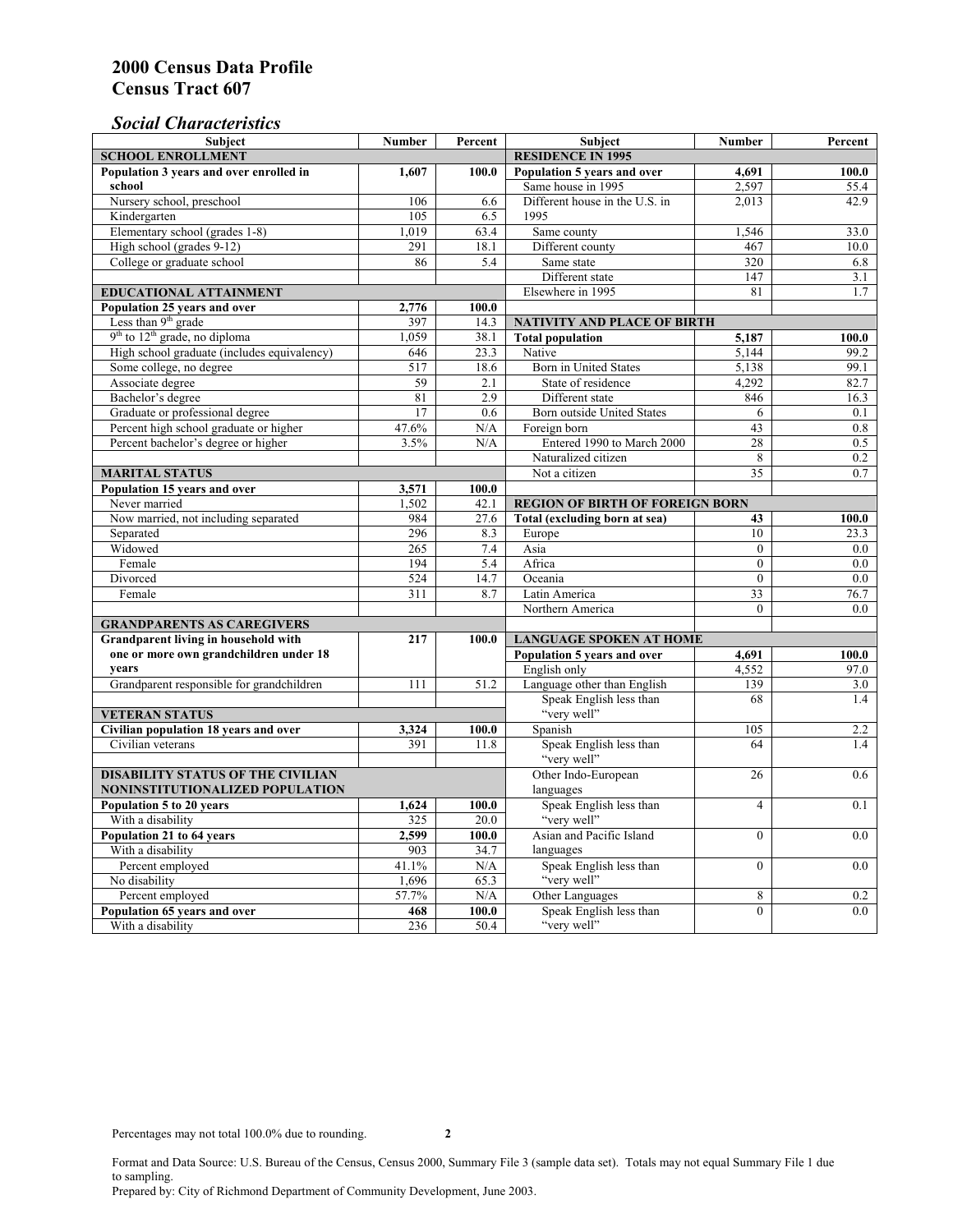### *Economic Characteristics*

| <b>Subject</b>                                                 | Number           | Percent     | Subject                                                                | Number           | Percent          |
|----------------------------------------------------------------|------------------|-------------|------------------------------------------------------------------------|------------------|------------------|
| <b>EMPLOYMENT STATUS</b>                                       |                  |             | <b>INCOME IN 1999</b>                                                  |                  |                  |
| Population 16 years and over                                   | 3,475            | 100.0       | Households                                                             | 1,898            | 100.0            |
| In labor force                                                 | 1,895            | 54.5        | Less than \$10,000                                                     | 537              | 28.3             |
| Civilian labor force                                           | 1,895            | 54.5        | \$10,000 to \$14,999                                                   | 201              | 10.6             |
| Employed                                                       | 1,611            | 46.4        | \$15,000 to \$24,999                                                   | 368              | 19.4             |
| Unemployed                                                     | 284              | 8.2         | \$25,000 to \$34,999                                                   | $\overline{245}$ | 12.9             |
| Percent of civilian labor force                                | 15.0%            | N/A         | \$35,000 to \$49,999                                                   | 207              | 10.9             |
| Armed Forces                                                   | $\mathbf{0}$     | 0.0         | \$50,000 to \$74,999                                                   | 222              | 11.7             |
| Not in labor force                                             | 1,580            | 45.5        | \$75,000 to \$99,999                                                   | 65               | 3.4              |
| Females 16 years and over                                      | 2,058            | 100.0       | \$100,000 to \$149,999                                                 | $\overline{33}$  | 1.7              |
| In labor force                                                 | 1,117            | 54.3        | \$150,000 to \$199,999                                                 | $\overline{7}$   | 0.4              |
| Civilian labor force                                           | 1,117            | 54.3        | \$200,000 or more                                                      | 13               | 0.7              |
| Employed                                                       | 975              | 47.4        | Median household income (dollars)                                      | 21,542           | N/A              |
| Own children under 6 years                                     | 554              | 100.0       |                                                                        |                  |                  |
| All parents in family in labor force                           | 368              | 66.4        | With earnings                                                          | 1,492            | 78.6             |
|                                                                |                  |             | Mean earnings (dollars)                                                | 27,803           | N/A              |
| <b>COMMUTING TO WORK</b>                                       |                  |             | With Social Security income                                            | 508              | 26.8             |
| Workers 16 years and over                                      | 1,564            | 100.0       | Mean Social Security income                                            | 8,258            | N/A              |
| Car, truck, or van – drove alone                               | 909              | 58.1        | (dollars)                                                              |                  |                  |
| Car, truck, or van - carpooled                                 | 230              | 14.7        | With Supplemental Security income                                      | 224              | 11.8             |
| Public transportation (including taxicab)                      | 340              | 21.7        | Mean Supplemental Security                                             | 5,455            | N/A              |
| Walked                                                         | 67               | 4.3         | income (dollars)                                                       |                  |                  |
| Other means                                                    | $\overline{12}$  | 0.8         | With public assistance income                                          | 189              | 10.0             |
| Worked at home                                                 | 6                | 0.4         | Mean public assistance income                                          | 2,385            | N/A              |
| Mean travel time to work (minutes)                             | 28.1             | N/A         | (dollars)                                                              |                  |                  |
|                                                                |                  |             | With retirement income (dollars)                                       | 307              | 16.2             |
| Employed civilian population 16 years and over                 | 1,611            | 100.0       | Mean retirement income (dollars)                                       | 35,130           | N/A              |
| <b>OCCUPATION</b>                                              |                  |             |                                                                        |                  |                  |
| Management, professional, and related occupations              | 162              | 10.1        | <b>Families</b>                                                        | 1,379            | 100.0            |
| Service occupations                                            | 433              | 26.9        | Less than \$10,000                                                     | 320              | 23.2             |
| Sales and office occupations                                   | 515              | 32.0        | \$10,000 to \$14,999                                                   | 145              | 10.5             |
| Farming, fishing, and forestry occupations                     | 6                | 0.4         | \$15,000 to \$24,999                                                   | 275              | 19.9             |
| Construction, extraction, and maintenance                      | 135              | 8.4         | \$25,000 to \$34,999                                                   | 192              | 13.9             |
| occupations                                                    |                  |             | \$35,000 to \$49,999                                                   | 153              | 11.1             |
| Production, transportation, and material moving                | 360              | 22.3        | \$50,000 to \$74,999                                                   | 202              | 14.6             |
| occupations                                                    |                  |             | \$75,000 to \$99,999                                                   | 57               | 4.1              |
|                                                                |                  |             | \$100,000 to \$149,999                                                 | $\overline{15}$  | 1.1              |
| <b>INDUSTRY</b>                                                |                  |             | \$150,000 to \$199,999                                                 | $\tau$           | 0.5              |
| Agriculture, forestry, fishing and hunting, and                | $\mathbf{0}$     | 0.0         | \$200,000 or more                                                      | 13               | 0.9              |
| mining                                                         |                  |             | Median family income (dollars)                                         | 23,271           | N/A              |
| Construction                                                   | 66               | 4.1         |                                                                        |                  |                  |
| Manufacturing                                                  | 178              | 11.0        | Per capita income (dollars)                                            | 11,641           | N/A              |
| Wholesale trade                                                | 56               |             |                                                                        |                  |                  |
|                                                                | 173              | 3.5<br>10.7 | <b>Median earnings (dollars)</b><br>Male full-time, year-round workers |                  |                  |
| Retail trade<br>Transportation and warehousing, and utilities  | 139              | 8.6         | Female full-time, year-round workers                                   | 25,764<br>20,413 | N/A<br>N/A       |
|                                                                |                  |             |                                                                        |                  |                  |
| Information<br>Finance, insurance, real estate, and rental and | 41<br>96         | 2.5<br>6.0  |                                                                        | Number           | Percent          |
| leasing                                                        |                  |             |                                                                        | below<br>poverty | below<br>poverty |
|                                                                |                  | 13.2        |                                                                        | level            | level            |
| Professional, scientific, management,                          | 213              |             | Subject<br><b>POVERTY STATUS IN 1999</b>                               |                  |                  |
| administrative, and waste management services                  |                  |             |                                                                        |                  |                  |
| Educational, health and social services                        | 266              | 16.5        | <b>Families</b>                                                        | 458              | 33.2             |
| Arts, entertainment, recreation, accommodation and             | 172              | 10.7        | With related children under 18 years                                   | 378              | 42.5             |
| food services                                                  |                  |             | With related children under 5 years                                    | 183              | 48.2             |
| Other services (except public administration)                  | 140              | 8.7         | Families with female householder, no                                   | 385              | 47.7             |
| Public Administration                                          | 71               | 4.4         | husband present                                                        |                  |                  |
|                                                                |                  |             | With related children under 18 years                                   | 338              | 51.8             |
| <b>CLASS OF WORKER</b>                                         |                  |             | With related children under 5 years                                    | 167              | 56.4             |
| Private wage and salary workers                                | 1,335            | 82.9        | Individuals                                                            | 1,756            | 34.1             |
| Government workers                                             | 253              | 15.7        | 18 years and over                                                      | 993              | 29.9             |
| Self-employed workers in own not incorporated                  | 23               | 1.4         | 65 years and over                                                      | 116              | 24.8             |
| business                                                       |                  |             | Related children under 18 years                                        | 734              | 40.8             |
| Unpaid family workers                                          | $\boldsymbol{0}$ | 0.0         | Related children 5 to 17 years                                         | 520              | 39.9             |
|                                                                |                  |             | Unrelated individuals 15 years and                                     | 406              | 47.3             |
|                                                                |                  |             | over                                                                   |                  |                  |

Percentages may not total 100.0% due to rounding. **3** 

Format and Data Source: U.S. Bureau of the Census, Census 2000, Summary File 3 (sample data set). Totals may not equal Summary File 1 due to sampling.

Prepared by: City of Richmond Department of Community Development, June 2003.